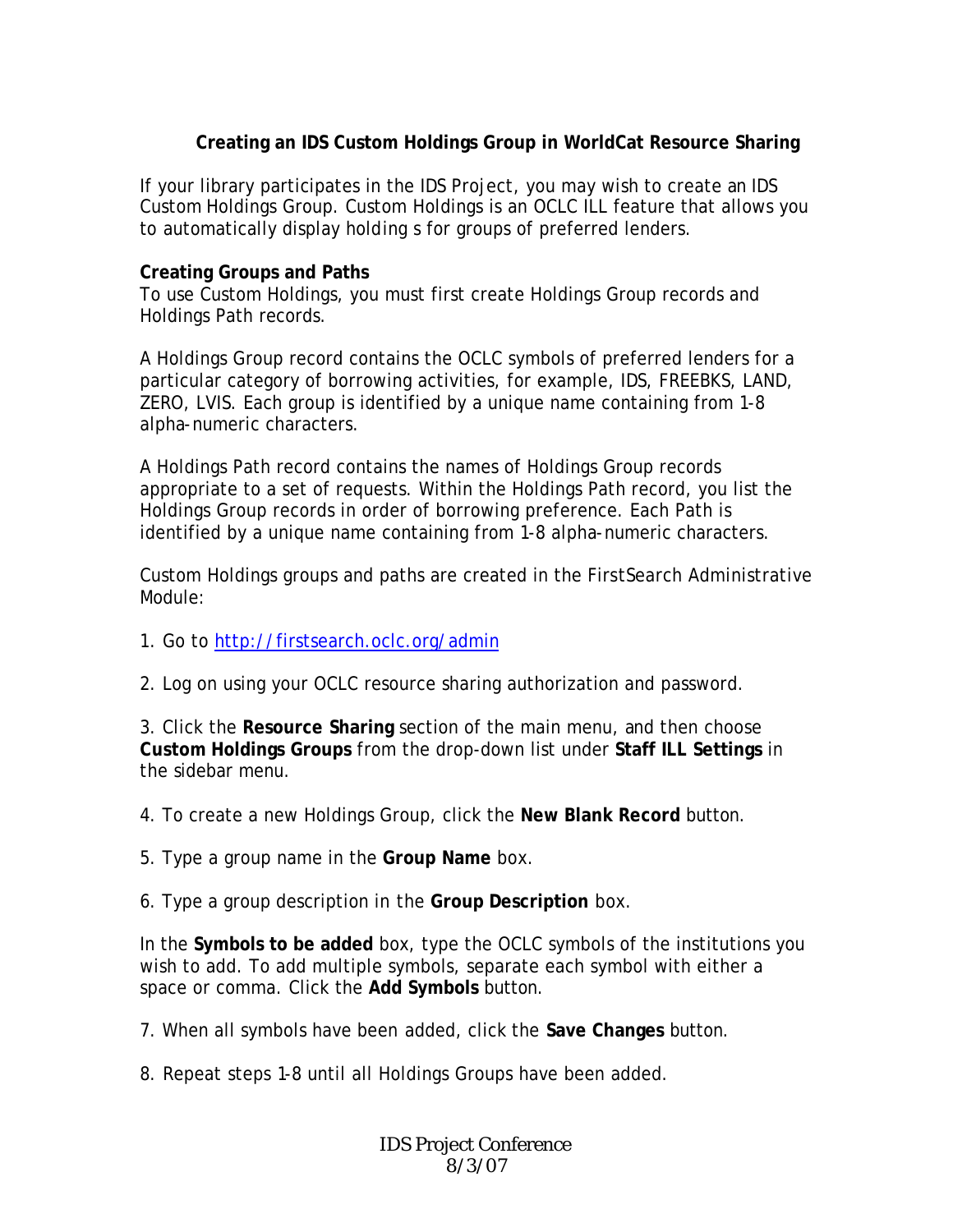An easy way to create a custom holdings group for IDS libraries (or any other OCLC profiled group) is to use the ILL Policies Directory to retrieve all of the members of an OCLC profiled group. The resulting list is formatted so that it may be pasted into a custom holding group record.

There is a link to the Policies Directory at the upper right corner of the WorldCat Resource Sharing Administrative Module screen:

1. Click the Policies Directory link. A new window will open.

2. To retrieve a list of all IDS participants, go to the Advanced search screen and enter the 4 character code "IDSZ" under the group name. Use quotation marks before and after IDSZ to make the search more accurate.

3. Click **Search**. The search Results Summary screen displays.

4. Click **Display Symbols**. The list of symbols is formatted so that they may be pasted into a Custom Holdings Group record.

5. Highlight the list and select **Copy** from the edit menu.

6. Return to the Administrative Module and go to the Custom Holdings Group screen (see above).

- 7. Click the **New Blank Record** button.
- 8. Type a group name in the **Group Name** box.

9. Type a group description in the **Group Description** box.

10. Right click in the **Symbols to be added** box. Select paste from the menu. The OCLC codes for all IDS members will be pasted into your Custom Holding Record.

11. Click **Save Change.**

## **Creating Custom Holdings Paths**

After creating Custom Holdings Groups, the next step is to create a Custom Holdings Paths:

- 1. Go to http://firstsearch.oclc.org/admin
- 2. Log on using your OCLC resource sharing authorization and password.

IDS Project Conference 8/3/07